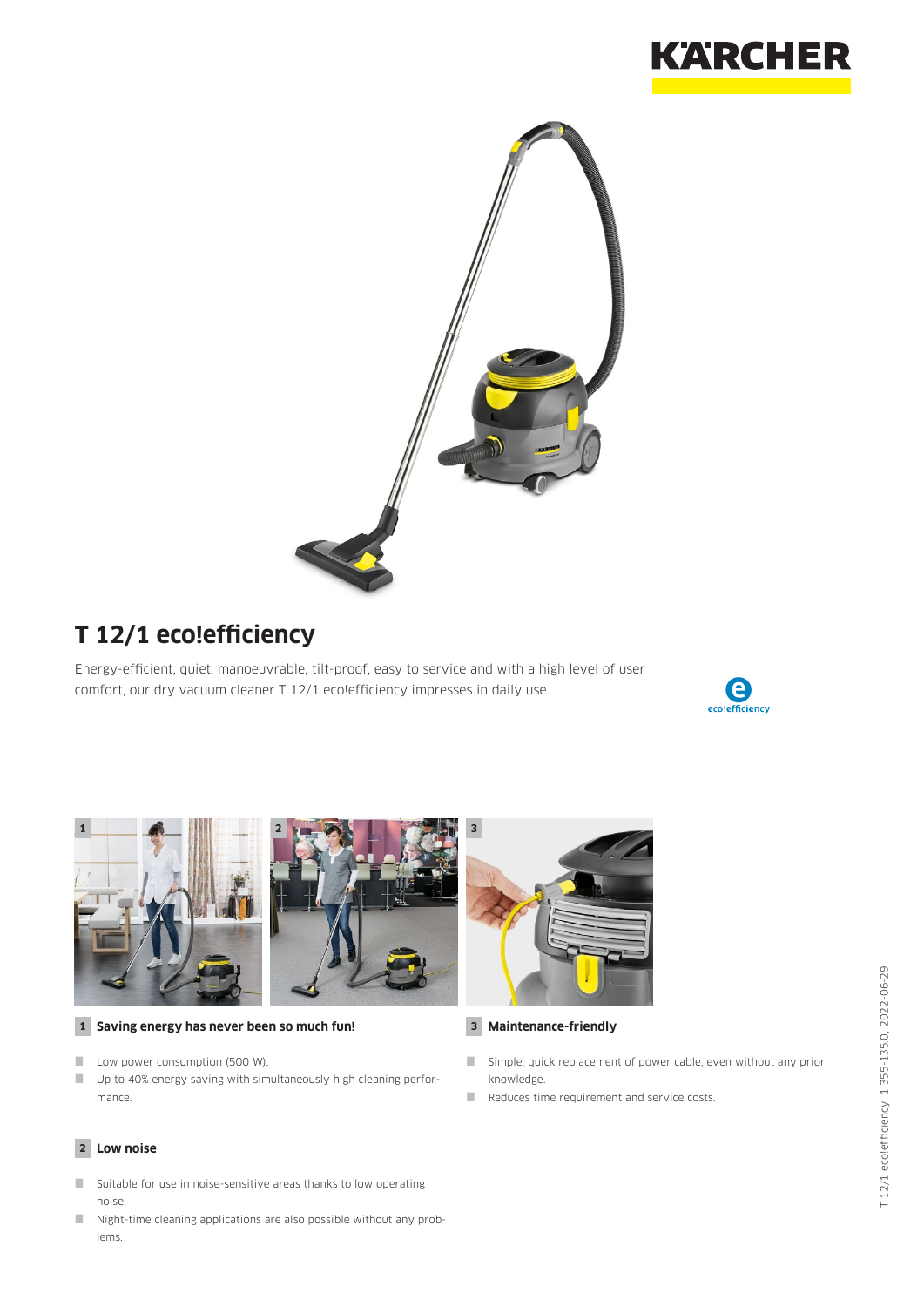# TECHNICAL DATA AND EQUIPMENT

#### **KARCHER**



#### **T 12/1 eco!efficiency**

|  | Reduced power consumption |
|--|---------------------------|
|  |                           |

- **Pluggable power cable**
- Very quiet

**Protection class** III Permanent filter basket Nylon

 $\blacksquare$  Included in the scope of supply.

| <b>Technical data</b>          |                     |                             |
|--------------------------------|---------------------|-----------------------------|
| Order no.                      |                     | 1.355-135.0                 |
| <b>EAN code</b>                |                     | 4039784831629               |
| Supply voltage                 | V / Hz              | $220 - 240 / 50 - 60$       |
| Vacuum                         | mbar / kPa          | 185/18.5                    |
| Air flow                       | I/S                 | 46                          |
| Rated performance              | W                   | 500                         |
| <b>Container content</b><br>ı  |                     | 12                          |
| <b>Standard nominal width</b>  |                     | DN 35                       |
| Cable length                   | m                   | 12                          |
| Sound pressure level           | dB(A)               | 60                          |
| Sound power level              | dB(A)               | 73                          |
| Weight                         | kg                  | 6.4                         |
| Dimensions (L x W x H)         | mm                  | $410 \times 315 \times 340$ |
|                                |                     |                             |
| <b>Equipment</b>               |                     |                             |
| <b>Suction hose</b>            | m                   | 2 / with bend               |
| <b>Suction tube</b>            | $piece(s) \times m$ | $2 \times 0.5$ / Metal      |
| <b>Filter bag</b>              | piece(s)            | 1 / Fleece                  |
| Combi floor nozzle             |                     | п                           |
| <b>Container material</b>      |                     | Plastic                     |
| Clip system for extending hose |                     | п                           |

T 12/1 eco!efficiency, 1.355-135.0, 2022-06-29

T 12/1 ecolefficiency, 1.355-135.0, 2022-06-29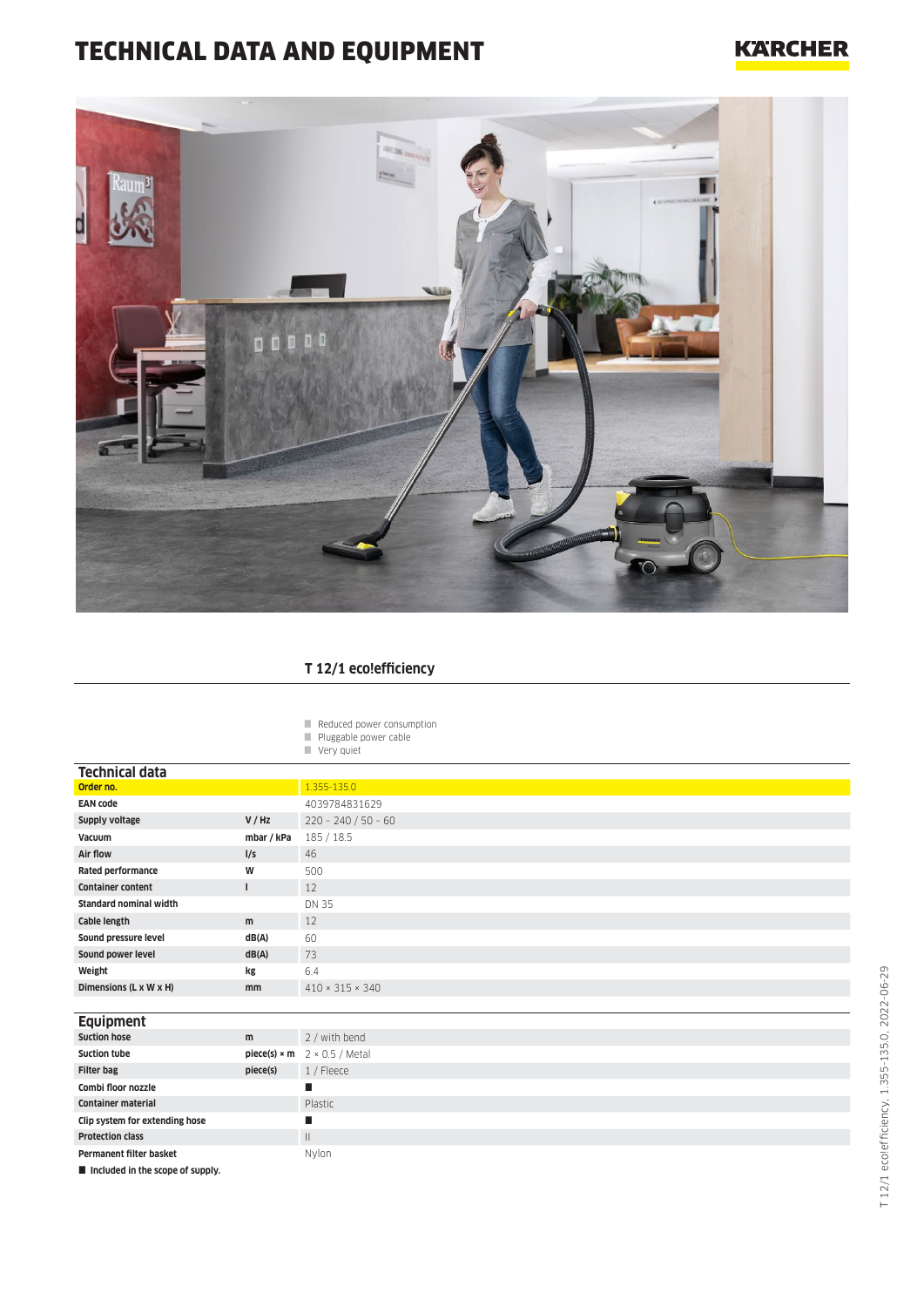### **KARCHER**



 $\Box$  Included in the scope of supply.  $\Box$  Available accessories.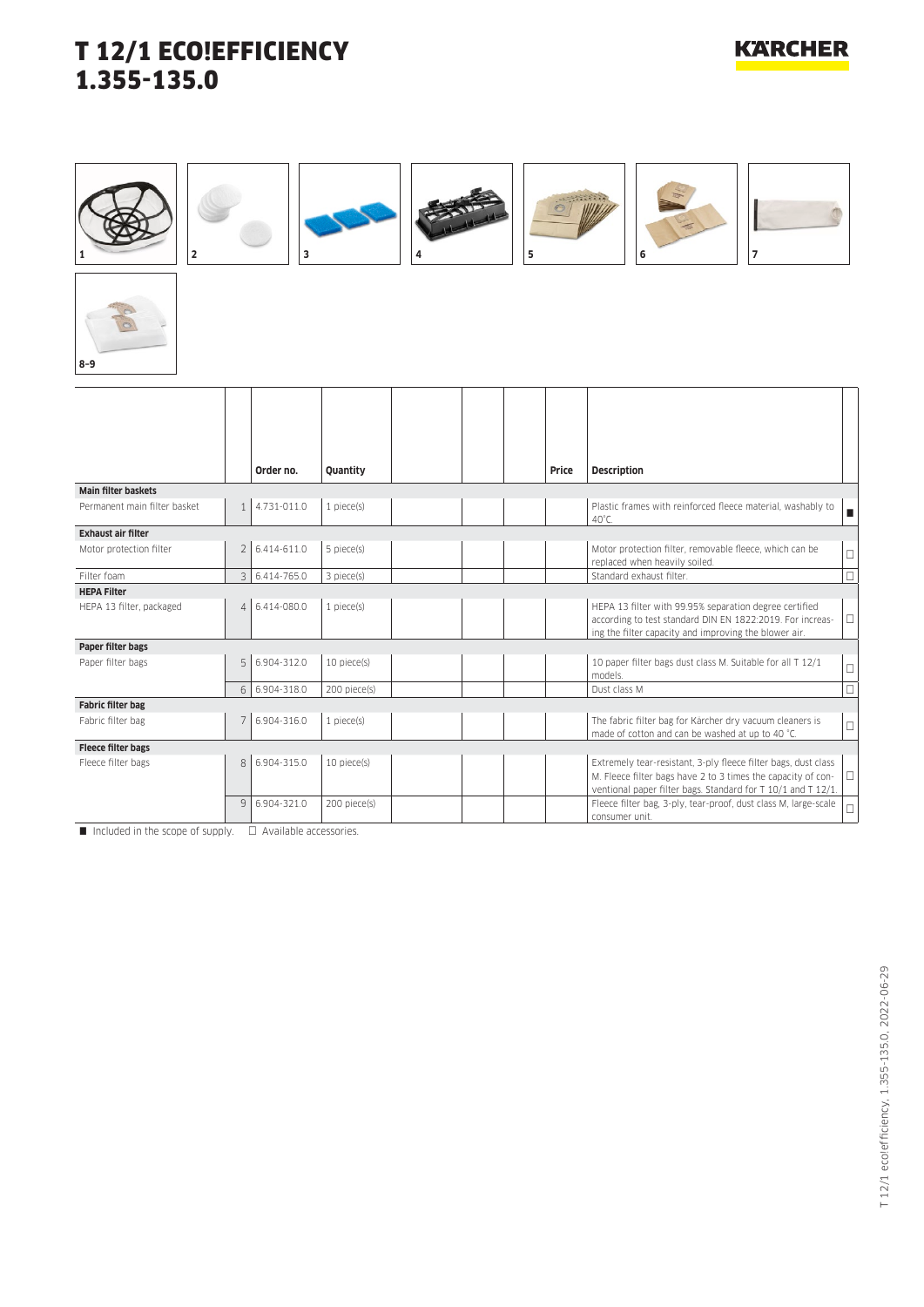#### **KARCHER**













|                                                                     |                | Order no.   | <b>Ouantity</b> | ID           | Length | Width  | Price | <b>Description</b>                                                                                                                                                                                            |        |
|---------------------------------------------------------------------|----------------|-------------|-----------------|--------------|--------|--------|-------|---------------------------------------------------------------------------------------------------------------------------------------------------------------------------------------------------------------|--------|
| Bend, plastic                                                       |                |             |                 |              |        |        |       |                                                                                                                                                                                                               |        |
| <b>Bend</b>                                                         |                | 2.889-148.0 | 1 piece(s)      | DN 35        |        |        |       | Ergonomic bend for the new clip system. With airflow con-<br>trol slide, in an antistatic design.                                                                                                             |        |
| Combi-nozzles, dry                                                  |                |             |                 |              |        |        |       |                                                                                                                                                                                                               |        |
| Combi-nozzle, DN 35, 295 mm                                         | $\overline{2}$ | 2.889-179.0 | 1 piece(s)      | <b>DN 35</b> |        | 295 mm |       | Plastic floor nozzle. ID 35 switchable                                                                                                                                                                        | п      |
| Parquet nozzle, DN 35, 360 mm                                       | 3              | 2.889-196.0 | 1 piece(s)      | DN 35        |        | 360 mm |       | Parquet nozzle with wide working width                                                                                                                                                                        | $\Box$ |
| Parquet nozzle, DN 35, 300 mm                                       | 4              | 2.889-197.0 | 1 piece(s)      | <b>DN 35</b> |        | 300 mm |       |                                                                                                                                                                                                               | $\Box$ |
| <b>Suction tubes, metal</b>                                         |                |             |                 |              |        |        |       |                                                                                                                                                                                                               |        |
| Suction tube, chrome-plated                                         | 5              | 6.902-074.0 | $1$ piece $(s)$ | 35           | 505 mm |        |       | Suction tube, metal, chrome-plated, NW 35. Length: 0.5<br>metres.                                                                                                                                             | п      |
| <b>Nozzle kits</b>                                                  |                |             |                 |              |        |        |       |                                                                                                                                                                                                               |        |
| DN 35 nozzle kit: Crevice nozzle.<br>upholstery nozzle, round brush | 6              | 2.860-116.0 | 1 piece(s)      | DN 35        |        |        |       | Nozzle kit consisting of a crevice nozzle, upholstery nozzle<br>and round brush. The nozzle kit is suitable for all Kärcher<br>dry vacuum cleaners and wet and dry vacuum cleaners in<br>nominal width DN 35. | □      |
| <b>Crevice nozzles</b>                                              |                |             |                 |              |        |        |       |                                                                                                                                                                                                               |        |
| Crevice nozzle                                                      |                | 2.889-130.0 | 1 piece(s)      | 35 mm        | 210 mm |        |       | Plastic crevice nozzle.                                                                                                                                                                                       |        |
| <b>Upholstery nozzles</b>                                           |                |             |                 |              |        |        |       |                                                                                                                                                                                                               |        |
| Upholstery nozzle DN 35                                             | 8 <sup>1</sup> | 6.905-998.0 | 1 piece(s)      | DN 35        |        |        |       | Plastic upholstery nozzle in DN 35.                                                                                                                                                                           | □      |
| <b>Suction brushes</b>                                              |                |             |                 |              |        |        |       |                                                                                                                                                                                                               |        |
| Suction brush                                                       | 9              | 2.889-221.0 | 1 piece(s)      | 35 mm        |        |        |       | Suction brush NW 35 with horsehair natural bristles.                                                                                                                                                          | □      |
| <b>Turbo nozzles</b>                                                |                |             |                 |              |        |        |       |                                                                                                                                                                                                               |        |
| Turbo upholstery nozzle                                             | 10             | 2.860-113.0 | 1 piece(s)      | 32 mm        |        | 160 mm |       | Plastic turbo upholstery nozzle (DN 35/32, 160 mm) with<br>reduction sleeve.                                                                                                                                  | $\Box$ |
| Turbo floor nozzle                                                  | 11             | 2.860-114.0 | 1 piece(s)      | 32 mm        |        | 270 mm |       | Plastic turbo floor nozzle (DN 35/32, 270 mm) with reduc-<br>tion sleeve.                                                                                                                                     | $\Box$ |

 $\Box$  Included in the scope of supply.  $\Box$  Available accessories.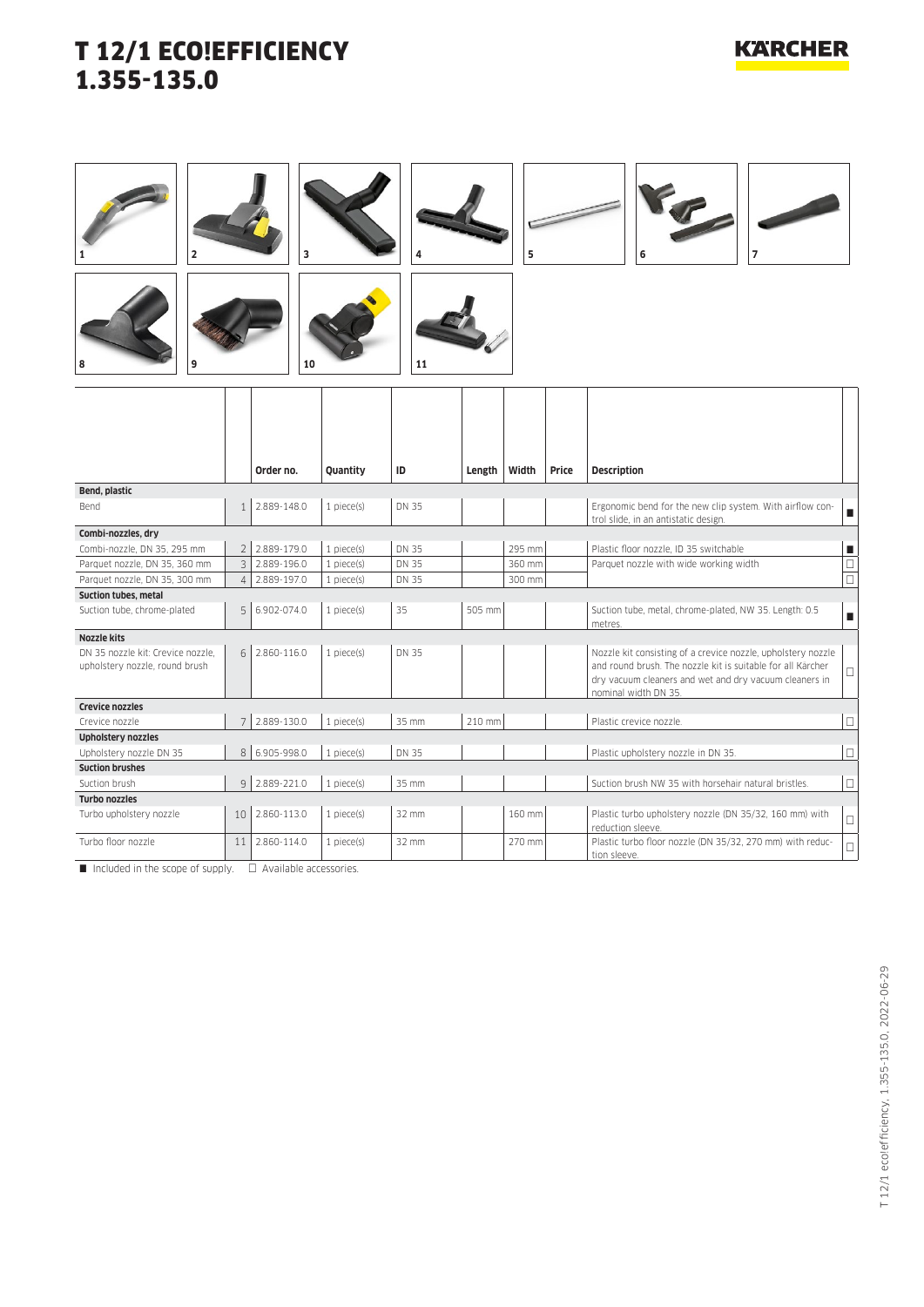

|                                                                                              | Order no.   | <b>Ouantity</b> | ID    | Length           | Price | <b>Description</b>                                                                                                                    |
|----------------------------------------------------------------------------------------------|-------------|-----------------|-------|------------------|-------|---------------------------------------------------------------------------------------------------------------------------------------|
| Suction hoses with clip system 2.0 (compatible with vacuum cleaners from model year 2017 on) |             |                 |       |                  |       |                                                                                                                                       |
| Suction hose DN 35, 2 m                                                                      | 2.889-161.0 | 1 piece(s)      | DN 35 | 2 <sub>m</sub>   |       | 2 m long suction hose with new clip fastening. DN 35. Ideal<br>for Kärcher dry vacuum cleaners. Robust, flexible and dura-  ■<br>ble. |
| Extension hose DN 35 electrically<br>conductive 2.5 m                                        | 2.889-343.0 | $1$ piece $(s)$ | DN 35 | 2.5 <sub>m</sub> |       | $\Box$                                                                                                                                |

 $\blacksquare$  Included in the scope of supply.  $\Box$  Available accessories.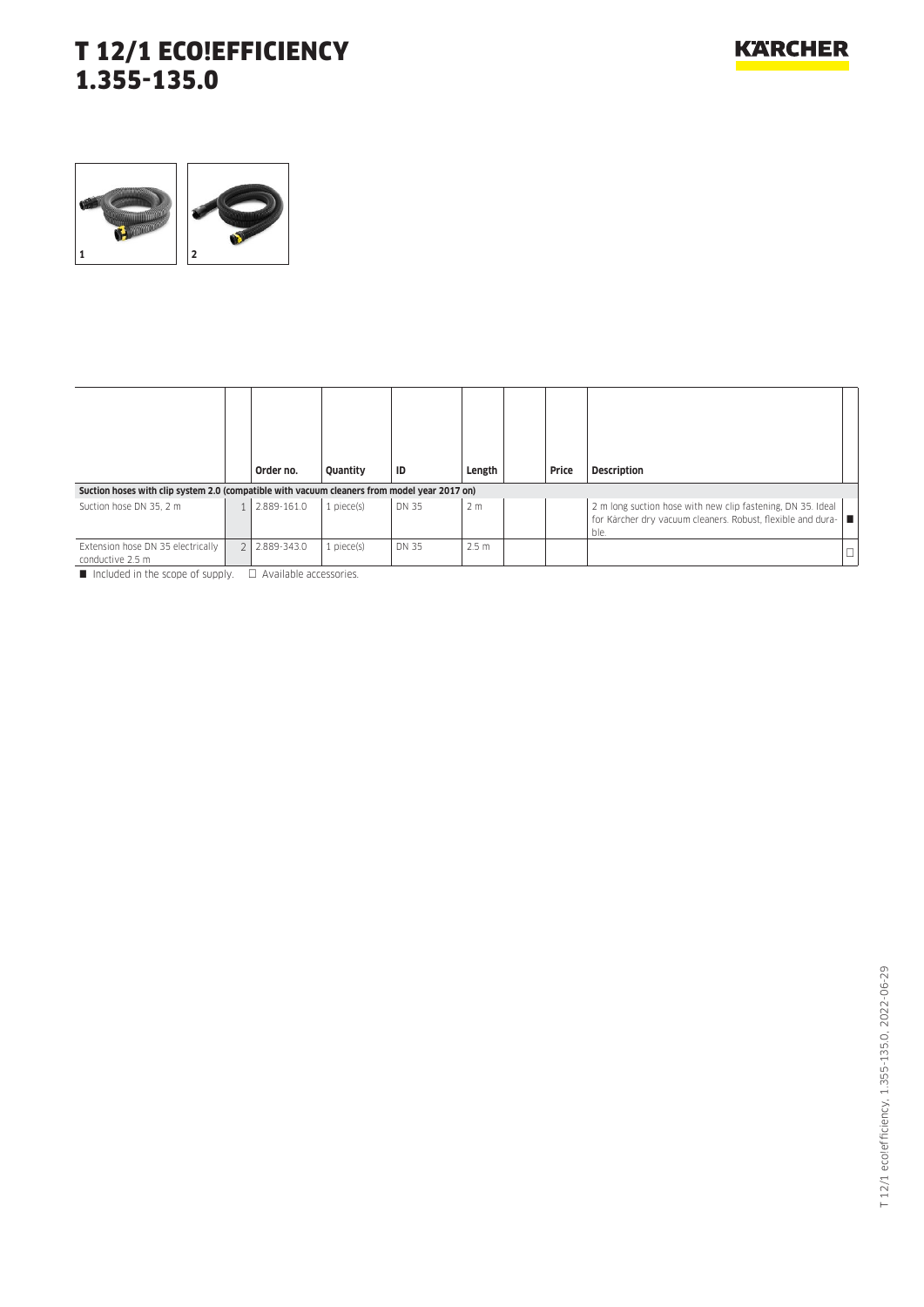

|                                   | Order no.     | Quantity   | ID    |  | Price | <b>Description</b>                                                                                                                                                             |
|-----------------------------------|---------------|------------|-------|--|-------|--------------------------------------------------------------------------------------------------------------------------------------------------------------------------------|
| Expansion pieces (tube -> nozzle) |               |            |       |  |       |                                                                                                                                                                                |
| Adapter                           | 6.902-083.0   | 1 piece(s) | 32 mm |  |       | From DN 32 to DN 35: Plastic adapter (electrically non-con-<br>$\Box$<br>ductive). Suitable for BV and T vacuum cleaners.                                                      |
| Reducers (tube -> nozzle)         |               |            |       |  |       |                                                                                                                                                                                |
| Reducer from ID 35 to ID 32       | 2 6.902-072.0 | 1 piece(s) | 35 mm |  |       | Reducer with internal connecting cone DN 32. Ideal for<br>$\Box$<br>accessories from the industrial vacuum cleaner range in<br>combination with industrial NT vacuum cleaners. |

 $\Box$  Included in the scope of supply.  $\Box$  Available accessories.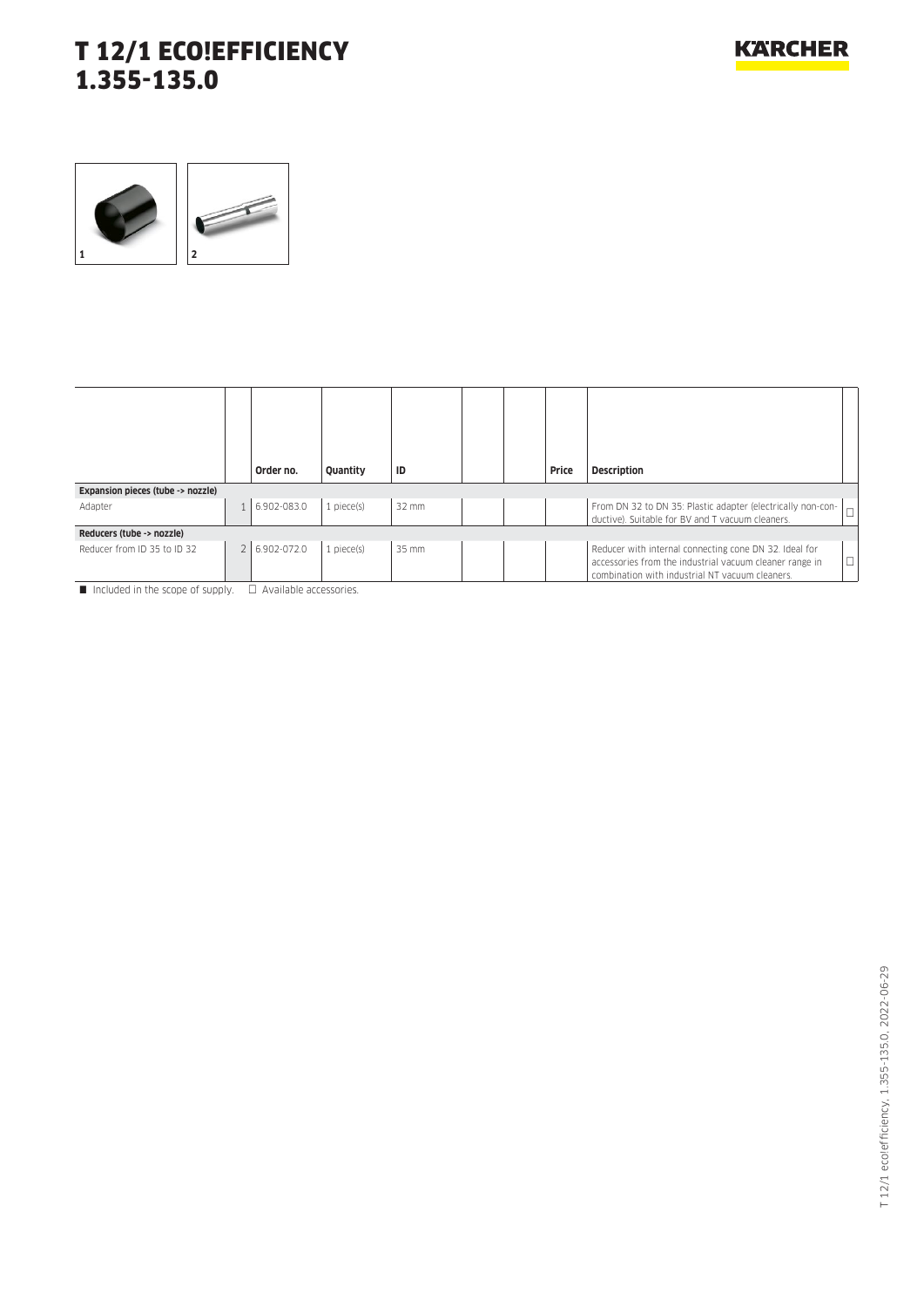

|                                    | Order no.   | Quantity | Width |  | Price | <b>Description</b>                                                                                                                                                                    |        |
|------------------------------------|-------------|----------|-------|--|-------|---------------------------------------------------------------------------------------------------------------------------------------------------------------------------------------|--------|
| <b>Other accessories NT</b>        |             |          |       |  |       |                                                                                                                                                                                       |        |
| Adapter clip new on clip old DN 35 | 2.889-312.0 |          |       |  |       | Adapter for connection of hoses of the new accessory sys-<br>tem of dry and wet and dry vacuum cleaners to bends or<br>extension hoses of the old system. For nominal width DN<br>35. | $\Box$ |

Included in the scope of supply.  $\Box$  Available accessories.